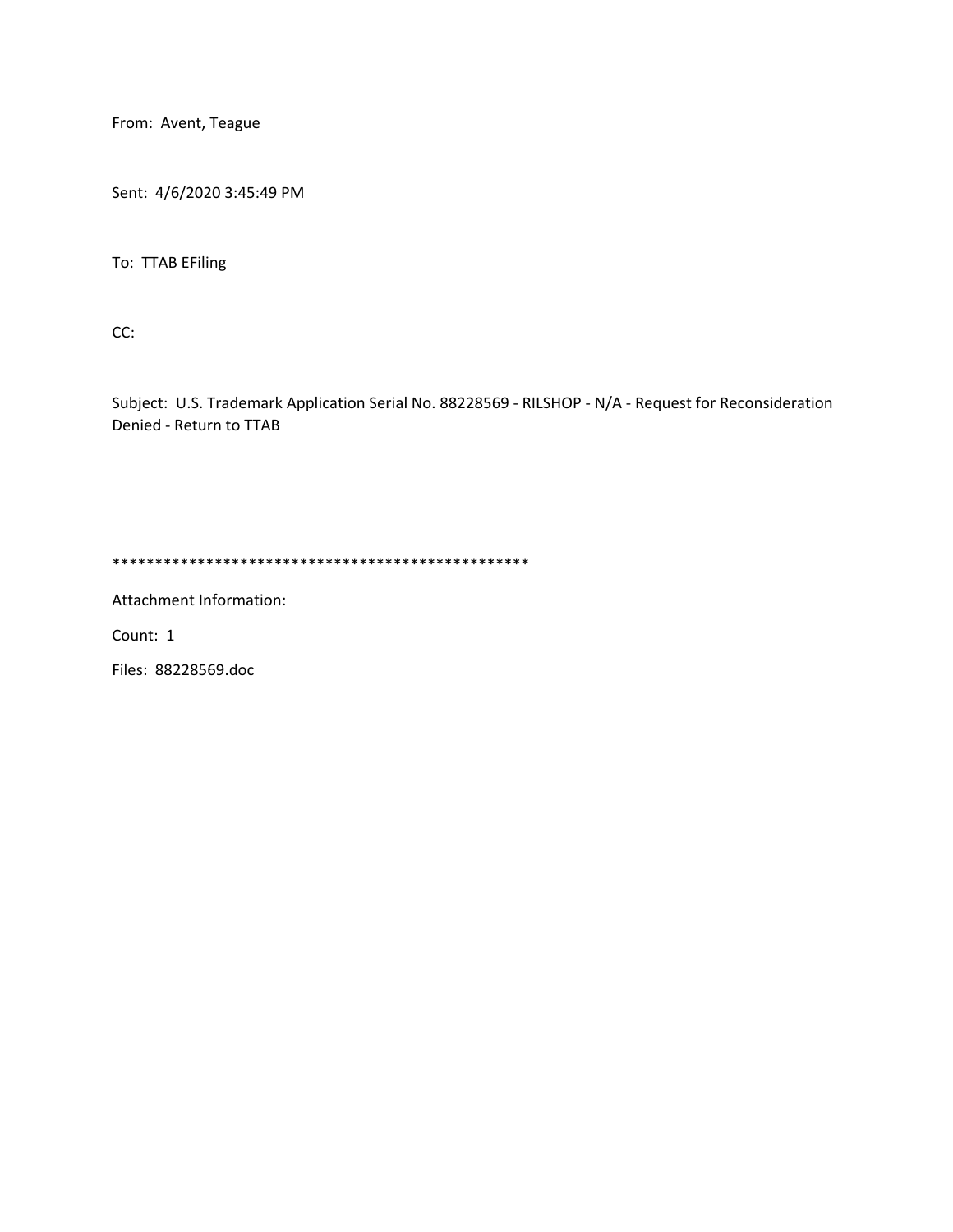## **United States Patent and Trademark Office (USPTO) Office Action (Official Letter) About Applicant's Trademark Application**

**U.S. Application Serial No.** 88228569

**Mark:** RILSHOP

**Correspondence Address:** FRANK HERRERA

H NEW MEDIA LAW

1110 BRICKELL AVE SUITE 506

MIAMI, FL 33131

**Applicant:** Ril Enterprises Inc

**Reference/Docket No.** N/A

**Correspondence Email Address:**

fherrera@hnewmedia.com

## **REQUEST FOR RECONSIDERATION**

## **AFTER FINAL ACTION**

## **DENIED**

**Issue date: April 06, 2020**

**Applicant's request for reconsideration is denied.** *See* 37 C.F.R. §2.63(b)(3). The trademark examining attorney has carefully reviewed applicant's request and determined the request did not: (1) raise a new issue, (2) resolve all the outstanding issue, (3) provide any new or compelling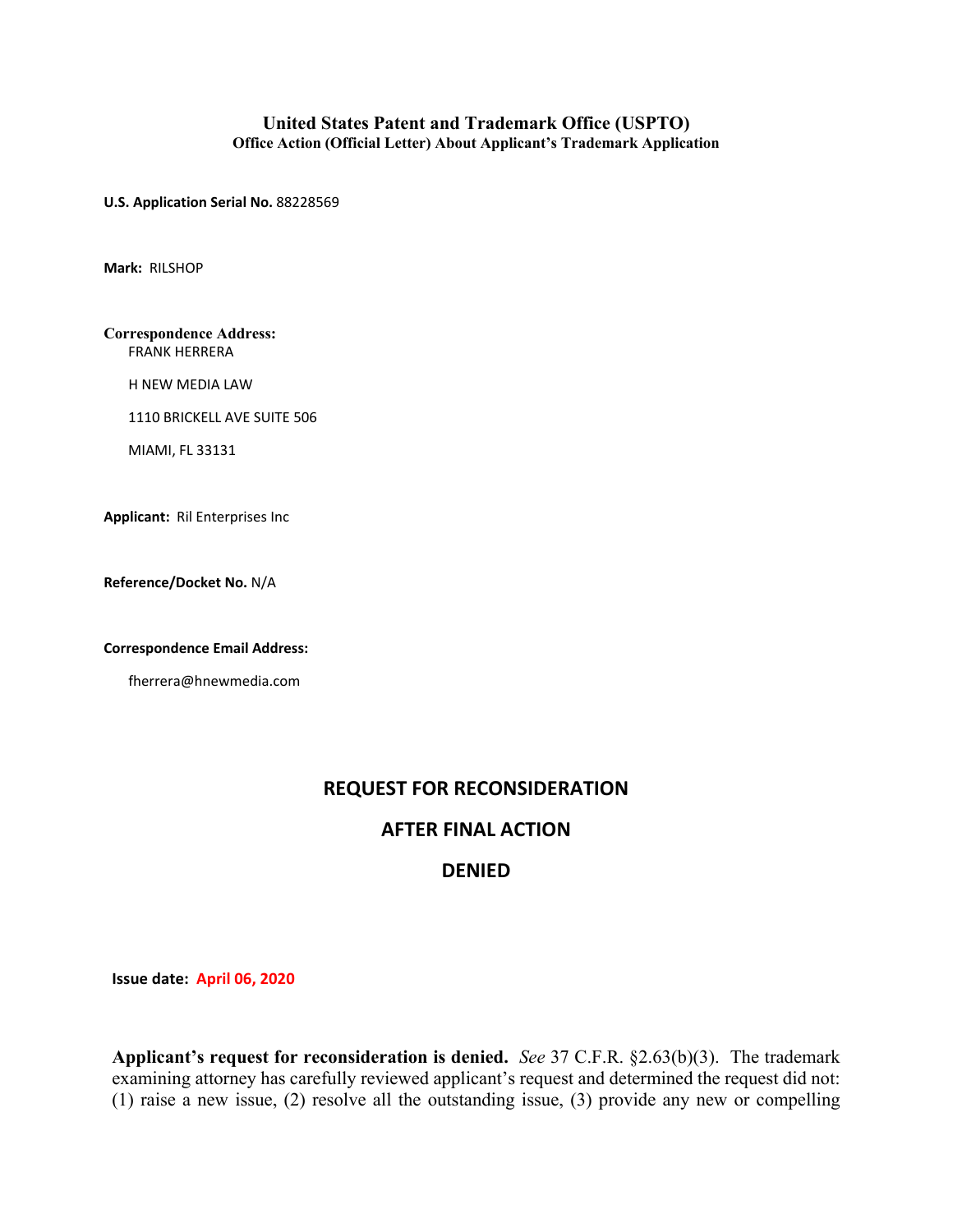evidence with regard to the outstanding issue, or (4) present analysis and arguments that were persuasive or shed new light on the outstanding issue. TMEP §§715.03(a)(ii)(B), 715.04(a).

Applicant has submitted printed or electronic copies of third-party registrations for marks containing the wording "RIL" or "RYL" to support the argument that this wording is weak, diluted, or so widely used that it should not be afforded a broad scope of protection. These registrations appear to be for goods and services similar to those identified in applicant's application.

The weakness or dilution of a particular mark is generally determined in the context of the number and nature of similar marks in use in the marketplace in connection with similar goods and services. *See Nat'l Cable Tel. Ass'n, Inc. v. Am. Cinema Editors, Inc.*, 937 F.2d 1572, 1579-80, 19 USPQ2d 1424, 1430 (Fed. Cir. 1991); *In re E. I. du Pont de Nemours & Co.*, 476 F.2d 1357, 1361, 177 USPQ 563, 567 (C.C.P.A. 1973). Evidence of widespread third-party use of similar marks with similar goods and/or services "is relevant to show that a mark is relatively weak and entitled to only a narrow scope of protection" in that particular industry or field. *Omaha Steaks Int'l, Inc. v. Greater Omaha Packing Co.*, 908 F.3d 1315, 1324, 128 USPQ2d 1686, 1693 (Fed. Cir. 2018) (quoting *Palm Bay Imps., Inc. v. Veuve Clicquot Ponsardin Maison Fondee en 1772*, 396 F.3d 1369, 1373, 73 USPQ2d 1689, 1693 (Fed. Cir. 2005)).

However, evidence comprising only a small number of third-party registrations for similar marks with similar goods and services, as in the present case, is generally entitled to little weight in determining the strength of a mark. *See In re i.am.symbolic, llc,* 866 F.3d 1315, 1328-29, 123 USPQ2d 1744, 1751-52 (Fed. Cir. 2017); *AMF Inc. v. Am. Leisure Products*, *Inc.*, 474 F.2d 1403, 1406, 177 USPQ 268, 269 (C.C.P.A. 1973). These few registrations are "not evidence of what happens in the market place or that customers are familiar with them." *AMF Inc. v. Am. Leisure Prods.*, *Inc.*, 474 F.2d at 1406, 177 USPQ at 269; *In re I-Coat Co.*, 126 USPQ2d 1730, 1735 (TTAB 2018). Thus, the few similar third-party registrations submitted by applicant are insufficient to establish that the wording "RIL" is weak or diluted.

Moreover, while applicant argues that the specimen of record in the registration shows that the marks are not confusingly similar, the marks are compared as they appear in the drawing of the application and in the registration; the USPTO does not consider how an applicant and registrant actually use their marks in the marketplace. *In re Aquitaine Wine USA, LLC*, 126 USPQ2d 1181, 1186 (TTAB 2018) (citing *In re i.am.symbolic, llc*, 866 F.3d 1315, 1324, 123 USPQ2d 1744, 1749 (Fed. Cir. 2017)).

Accordingly, the following refusal made final in the Office action dated June 17, 2019 are **maintained and continued**:

**•** Section 2(d) Refusal